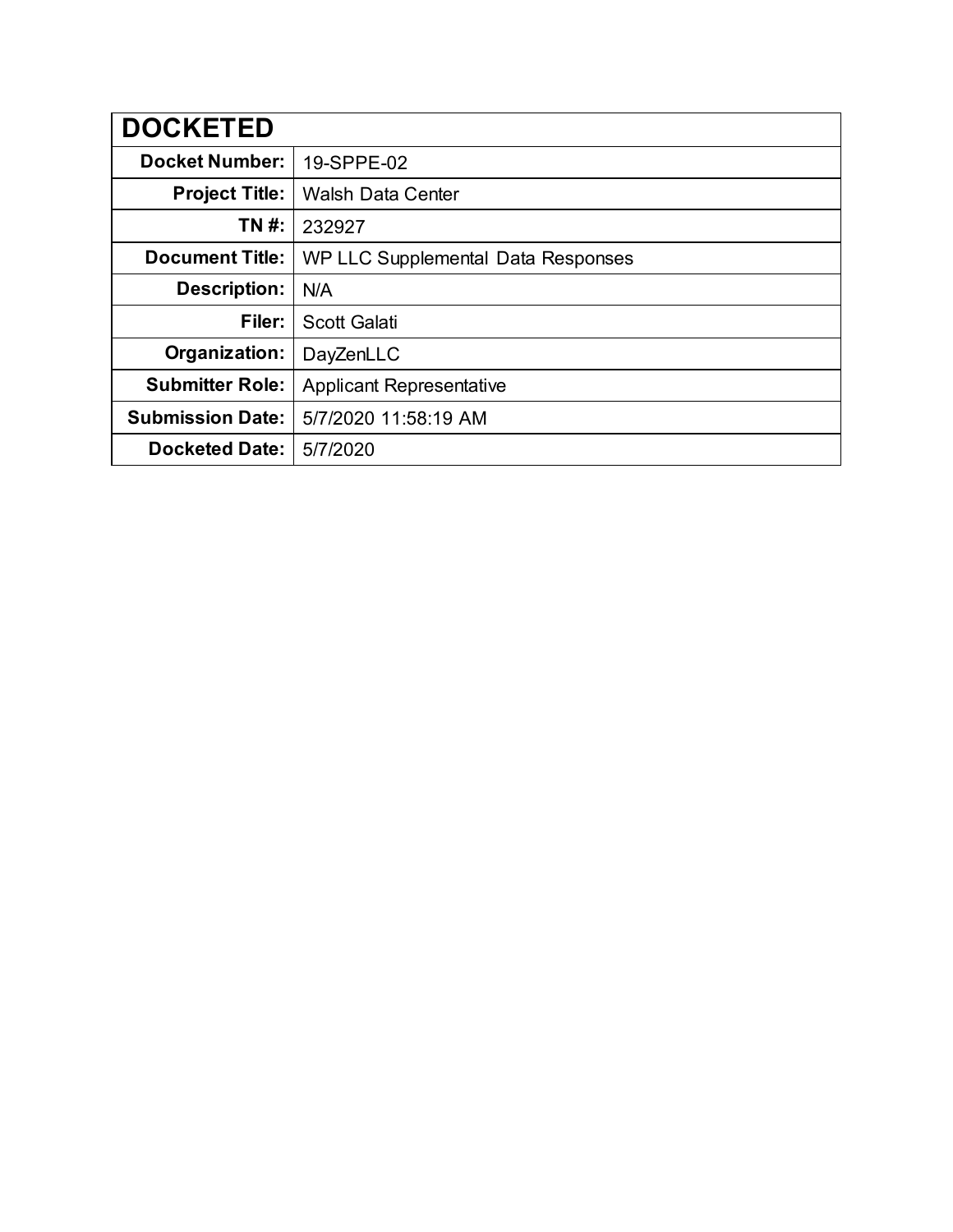## **SUPPLEMENTAL DATA RESPONSES**

#### **WALSH BACKUP GENERATING FACILITY 19-SPPE-02**

#### **INTRODUCTION**

The California Energy Commission Staff recently issued a set of data requests to the Great Oaks South Backup Generating Facility relating to greenhouse gas emissions. The data requests revolve around the service life of a typical data center. It appears the Staff is attempting to calculate the greenhouse gas emissions for the life of the project. WP, LLC is providing these responses to assist Staff in understanding data center operations. The data requests are repeated below.

#### *GREENHOUSE GAS EMISSIONS*

#### *BACKGROUND*

*To better describe the greenhouse gas footprint, annually and in total, of a data center, staff is interested in understanding the service life of a typical data center, including the Great Oaks South Data Center.*

#### *DATA REQUESTS*

1. For how many years does SV1, LLC expect the Great Oaks South Data Center to be commercially viable and operating?

#### **RESPONSE TO DATA REQUEST 1**

The simple answer is that a data center is a building and not a piece of equipment and therefore does not have a design life. This is different than how the electricity industry treats a power plant. A power plant is treated like a large piece of equipment and therefore is easy to assign a design life. A data center building is supported by equipment (electrical switchgear, HVAC systems, building management computer hardware and software, etc.) all of which have different design life cycles. However, since the data center is a building that incorporates equipment, the life of a data center can be extended through proper maintenance and/or upgrade or replacement of the equipment. Therefore, it would be speculative to determine the lifespan of a typical data center as it would be largely driven by the economics of whether the building location and design continues to meet the demands of its tenants.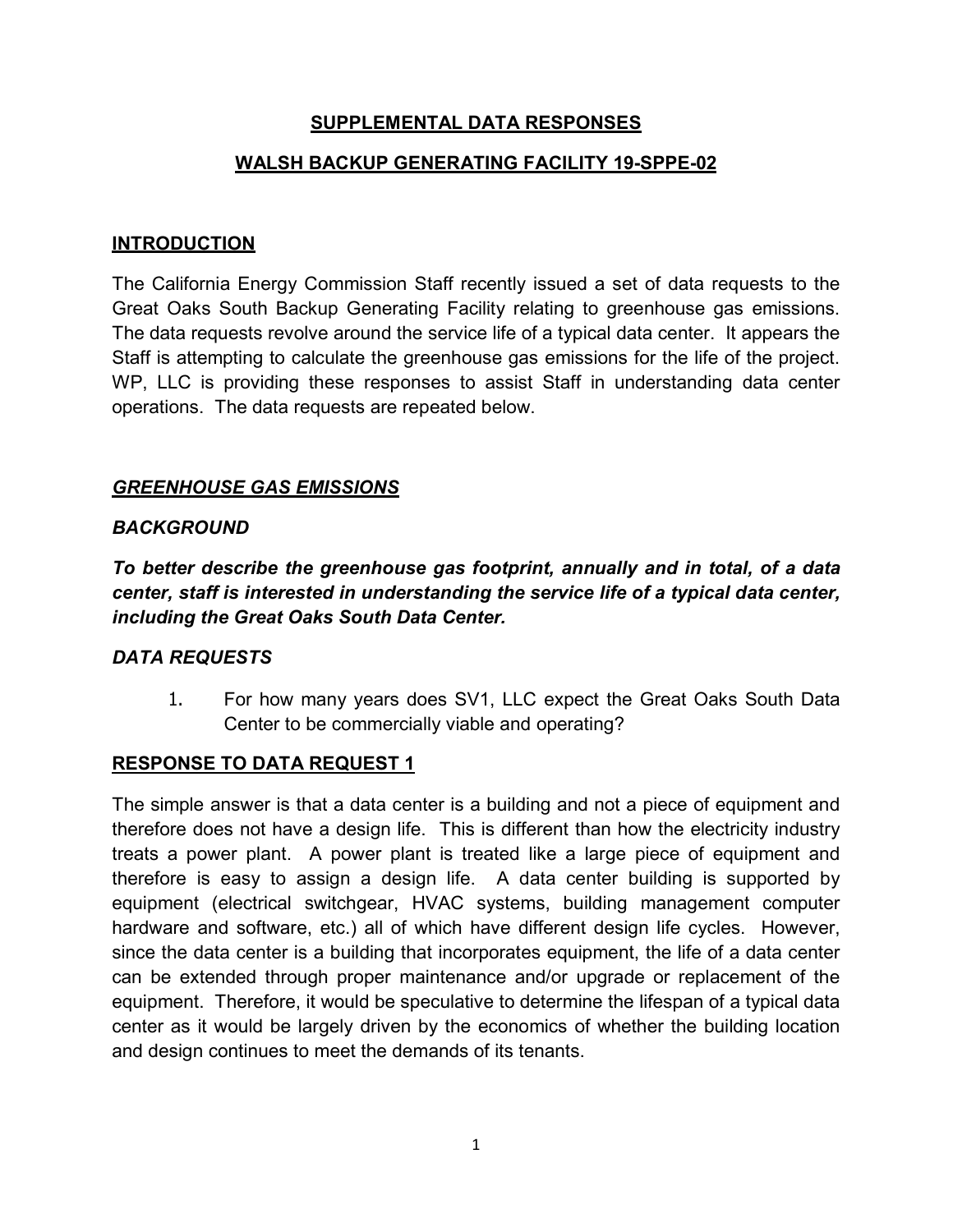Additionally, we believe that the purpose of Staff issuing these data requests to the Great Oaks South Backup Generating Facility Applicant was to attempt to address the comments by the Bay Area Air Quality Management District (BAAQMD) on the Initial Study/Mitigated Negative Declarations (IS/MND) for the Walsh Backup Generating Facility and the Sequoia Backup Generating Facility<sup>1</sup>. We believe the BAAQMD comments incorrectly assert that GHG emissions must be calculated out to the year 2050 in order to comply with the CEQA.

First the BAAQMD relies on caselaw<sup>2</sup> that is not applicable to a data center project. The case relied upon involves a long-term regional development plan for the San Diego area that was intended to guide the area's transportation infrastructure from 2010 to 2050. A programmatic CEQA approach would look at the impacts of that plan from 2010 to 2050 including an estimate of GHG if the plan were implemented. In the case of that plan, the specific transportation-related actions of the plan are laid out and therefore the GHG emissions from each action can be estimated over the planning horizon. The GHG emissions from actions laid out in the San Diego transportation plan are not speculative because they are "planned" and within the control of the agency implementing the plan. Therefore, it is reasonable to compare those emissions to goals and policies for GHG reductions over the same planning horizon. Additionally, because individual components of the plan would receive project-level approval throughout the planning horizon up to the year 2050, it is appropriate to analyze the plan's emissions against future targets and thresholds that would be in place when those project-level approvals occur and the individual components are constructed and become operational. Conversely, for a near-term development project such as a data center, it is more appropriate to discuss the project's consistency with existing local, regional, and statewide efforts to meet interim GHG targets as part of an overall strategy to achieve the 2050 reduction goal along a trajectory of continual emissions reduction.

For the WDC, the vast majority of GHG emissions are an indirect effect of the WDC. The WDC requires electricity and SVP's provision of electricity results in GHG emissions. A proper analysis of whether the WDC would have a significant cumulative impact of GHG emissions should focus on SVP's GHG emission profile from the procurement and direct generation of electricity, which is exactly the approach taken in the SPPE Application and Staff's IS/MND. With respect to comparing GHG emissions to the State's future goals and policies, a more pertinent question should be whether the GHG emission profile of SVP is compliant with those future goals and policies.

As the Commission is a main driver of GHG reduction goals for the electricity sector, it is well aware that the electricity sector's innovation is often driven by the provision of

 $1$  TN232507: TN232242.

<sup>&</sup>lt;sup>2</sup> (Cleveland Nat'l Forest Foundation v. San Diego Ass'n of Governments (2017) 3 Cal.5th 497, 516)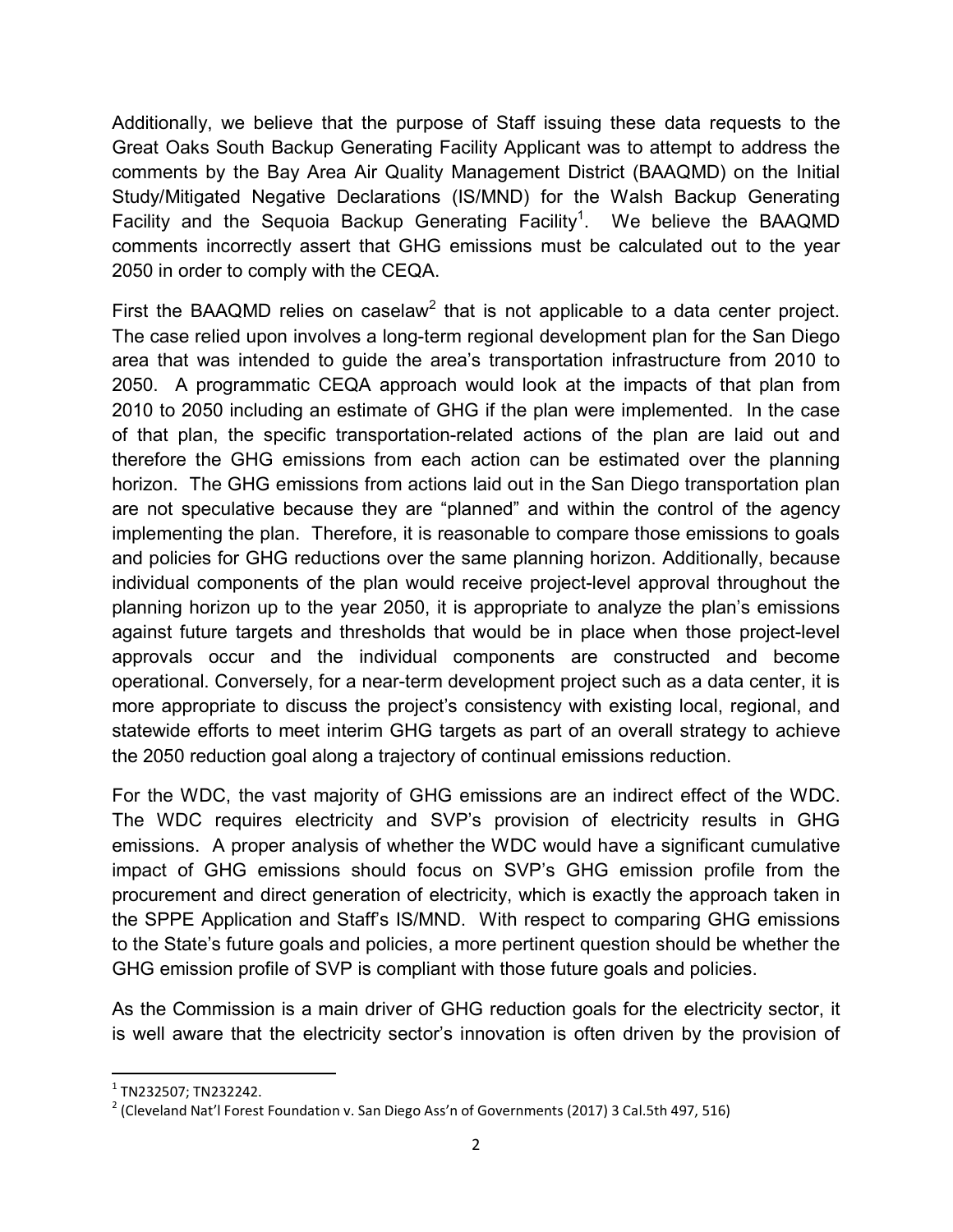new generation sources. This is done by renewable procurement targets applied to utilities such as SVP and requirements that new non-renewable sources of electricity meet efficiency standards. Therefore, new electricity demand allows utilities to increase GHG free or GHG reduced sources of generation. This structure has made it possible for the State of California to meet its RPS goals and will be critical to meeting the future goals and policies that BAAQMD identifies. It is not required by CEQA, nor is it reasonable, to evaluate in a project level CEQA analysis for a data center which only indirectly results in GHG emissions from the consumption of electricity, the statewide goals for the electricity sector. The conclusion is simply that the WDC's demand for electricity does not prevent, and may likely contribute to, SVP's generation profile meeting the GHG and RPS goals of the State.

With this background in mind, the WDC will continue to operate as long as its tenants continue to use it as a facility to house its servers.

2. Would this be a typical service life for other new and existing data centers?

# **RESPONSE TO DATA REQUEST 2**

See Response to Data Request 1.

3. What data center features (safety, security, size, contingency, redundancy) might affect typical data center service life?

## **RESPONSE TO DATA REUQEST 3**

The primary driver will be customer demand. WP, LLC intends to maintain the data center to make it commercially attractive to its customers for as long as it is able. This may involve upgrades to equipment and systems and redesign of interior layouts.

4. Are there certain steps and procedures used to extend a typical data center service life?

# **RESPONSE TO DATA REUQEST 4**

See Response to Data Request 1 and 3.